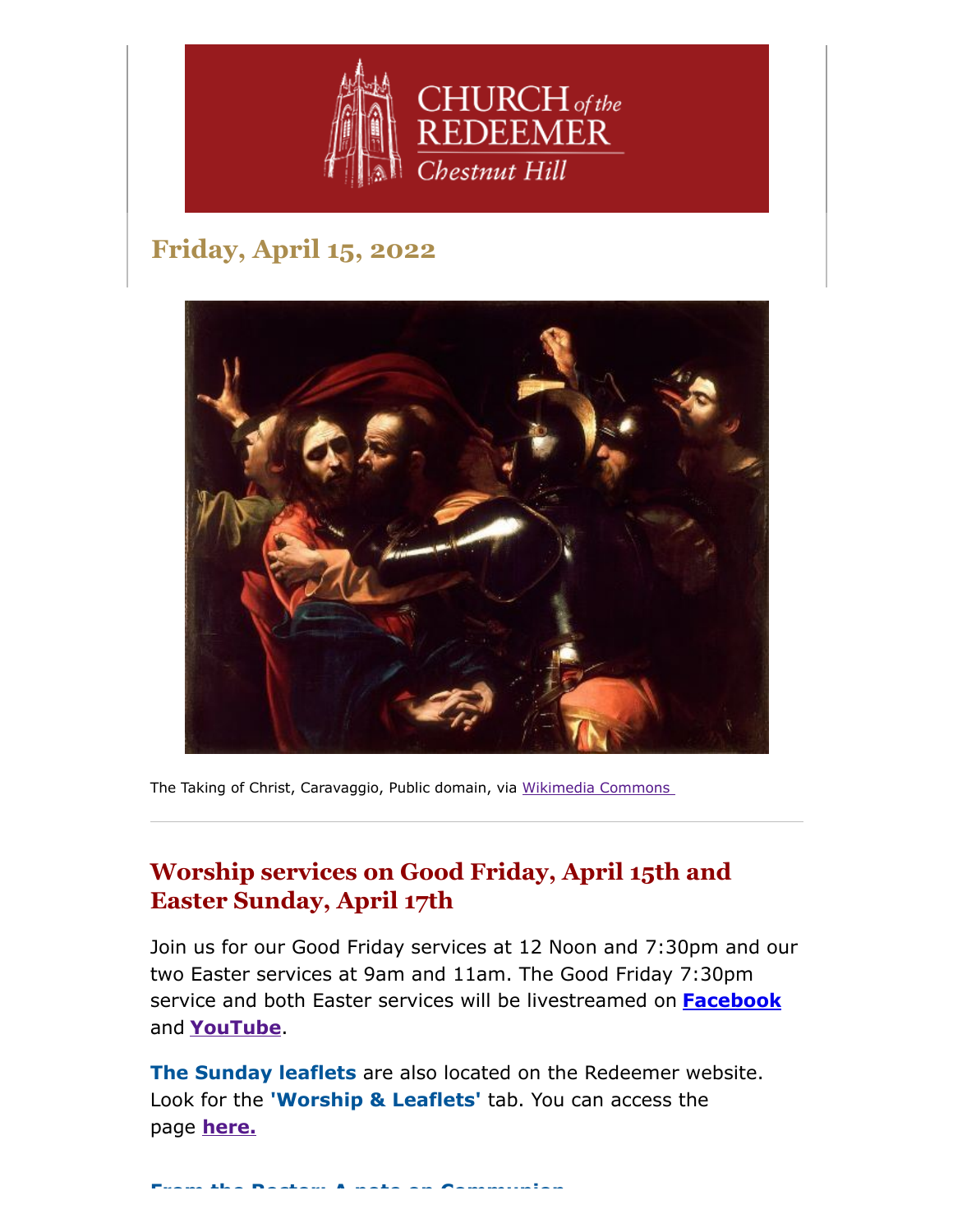#### **From the Rector: A note on Communion**

It is with great joy that I write to let you all know that we are returning wine to all services of Holy Communion going forward. You may have noticed this at Sunday's Palm Sunday service as we gave it a "test run."

Wine will be offered for intinction only for the time being. LEMs will offer the wine via intinction cup after the bread is offered. Please make sure to mind your fingers as you dip your wafer into the cup!

I have been eagerly awaiting this moment in particular for every Sunday of the last two years. Thank you for your faithful patience.

In Resurrection Hope,

Mike+

#### **Good Friday**

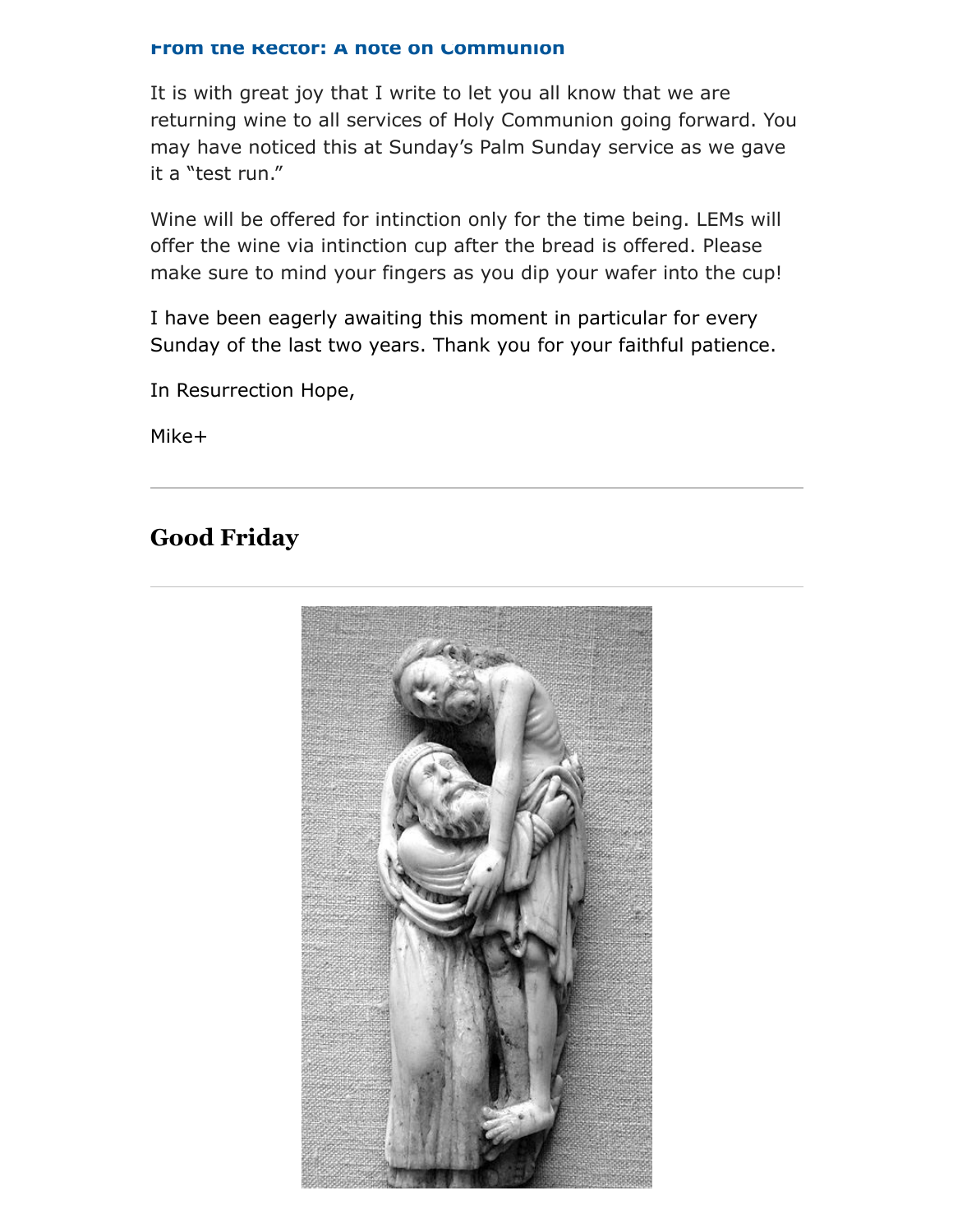

Joseph of Arimathea Lowers Christ from the Cross, from [Art in the Christian Tradition,](https://diglib.library.vanderbilt.edu/act-imagelink.pl?RC=57493) a project of the Vanderbilt Divinity Library, Nashville, TN. Original source: Image donated by Patout Burns.

### **Readings for Good Friday, April 15th**

[Isaiah 52:13-53:12](https://lectionarypage.net/YearABC_RCL/HolyWk/GoodFri_RCL.html#ot1) [Hebrews 10:16-25](https://lectionarypage.net/YearABC_RCL/HolyWk/GoodFri_RCL.html#nt1) [John 18:1-19:42](https://lectionarypage.net/YearABC_RCL/HolyWk/GoodFri_RCL.html#gsp1) [Psalm 22](https://lectionarypage.net/YearABC_RCL/HolyWk/GoodFri_RCL.html#ps1)

Every year our Good Friday offering supports Christian efforts in Jerusalem and the Middle East. This is the 100th Anniversary of the Good Friday Offering. [Here is more information](https://www.episcopalchurch.org/publicaffairs/presiding-bishop-michael-curry-calls-for-100th-anniversary-good-friday-offering/?mc_cid=05bcf301f1&mc_eid=d0e6007695) about the Presiding Bishop's call to offer our support for these efforts.

**[Good Friday 12:00 Noon worship leaflet >](https://drive.google.com/file/d/1frnJhvlyo7eWAHUhQAFwz6CzlGBShMDS/view?usp=sharing)**

**[Good Friday 7:30pm Service of Shadows worship leaflet >](https://drive.google.com/file/d/1ghVSM_NLhx7zAK-Uwv8aIwhIvx8H2KRn/view?usp=sharing)**

## **The Sunday of the Resurrection - Easter Sunday**

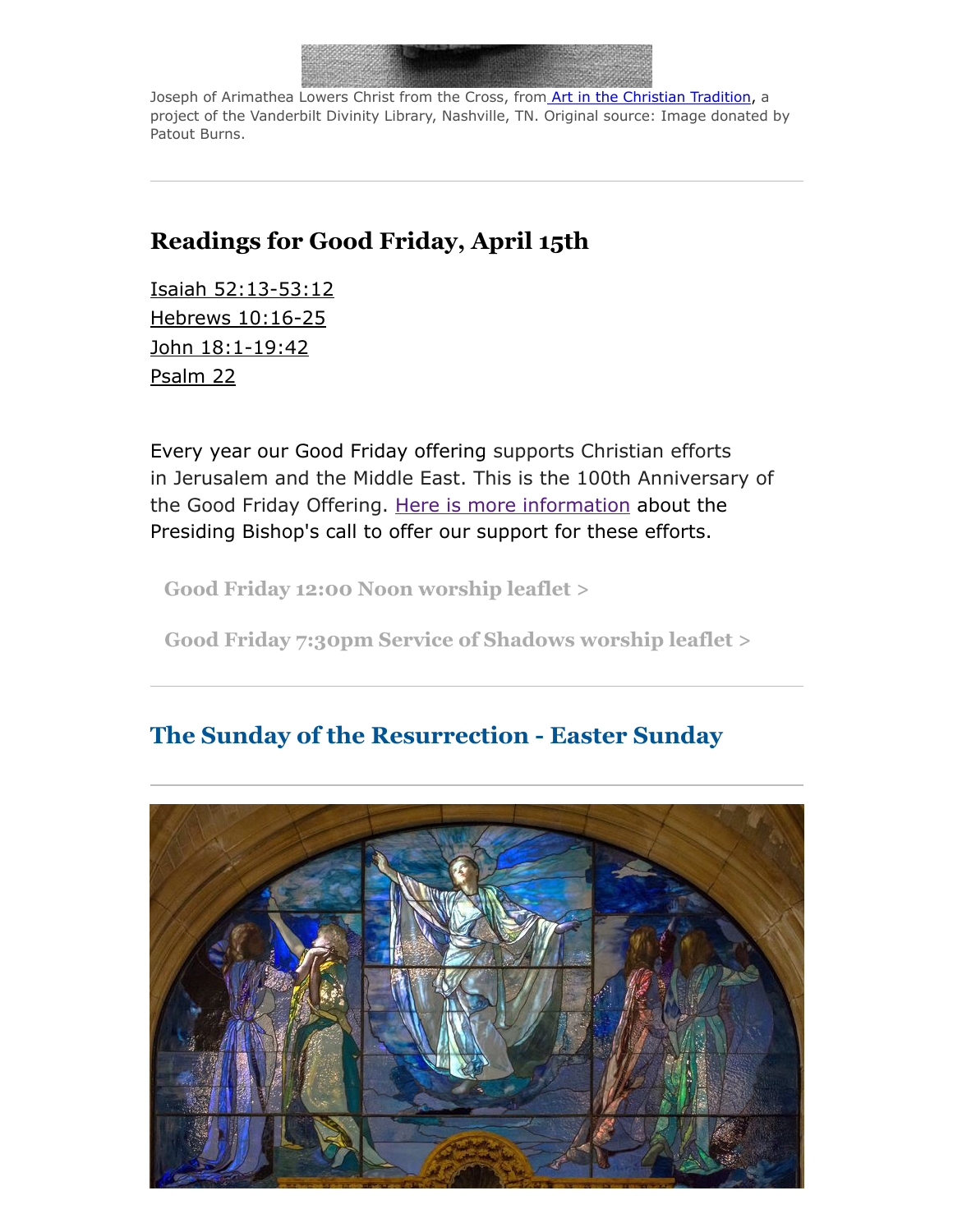

La Farge, John (artist), "The Resurrection, Colonel Henry Coffin Nevins Memorial Window," *[John La Farge Stained Glass](http://library.bc.edu/lafargeglass/items/show/126)*

# **Readings for Easter Sunday, April 17th**

[Isaiah 65:17-25](https://lectionarypage.net/YearC_RCL/Easter/CEasterPrin_RCL.html#ot2) [1 Corinthians 15:19-26](https://lectionarypage.net/YearC_RCL/Easter/CEasterPrin_RCL.html#nt1) [John 20:1-18](https://lectionarypage.net/YearC_RCL/Easter/CEasterPrin_RCL.html#gsp1) [Psalm 118:1-2, 14-24](https://lectionarypage.net/YearC_RCL/Easter/CEasterPrin_RCL.html#ps1)

**[9am and 11am Easter Sunday leaflet >](https://drive.google.com/file/d/1gll1QlBmpdioBMOyDwoTqwxJIYVqWyv3/view?usp=sharing)**

#### **Holy Week 2022 SCHEDULE OF SERVICES**



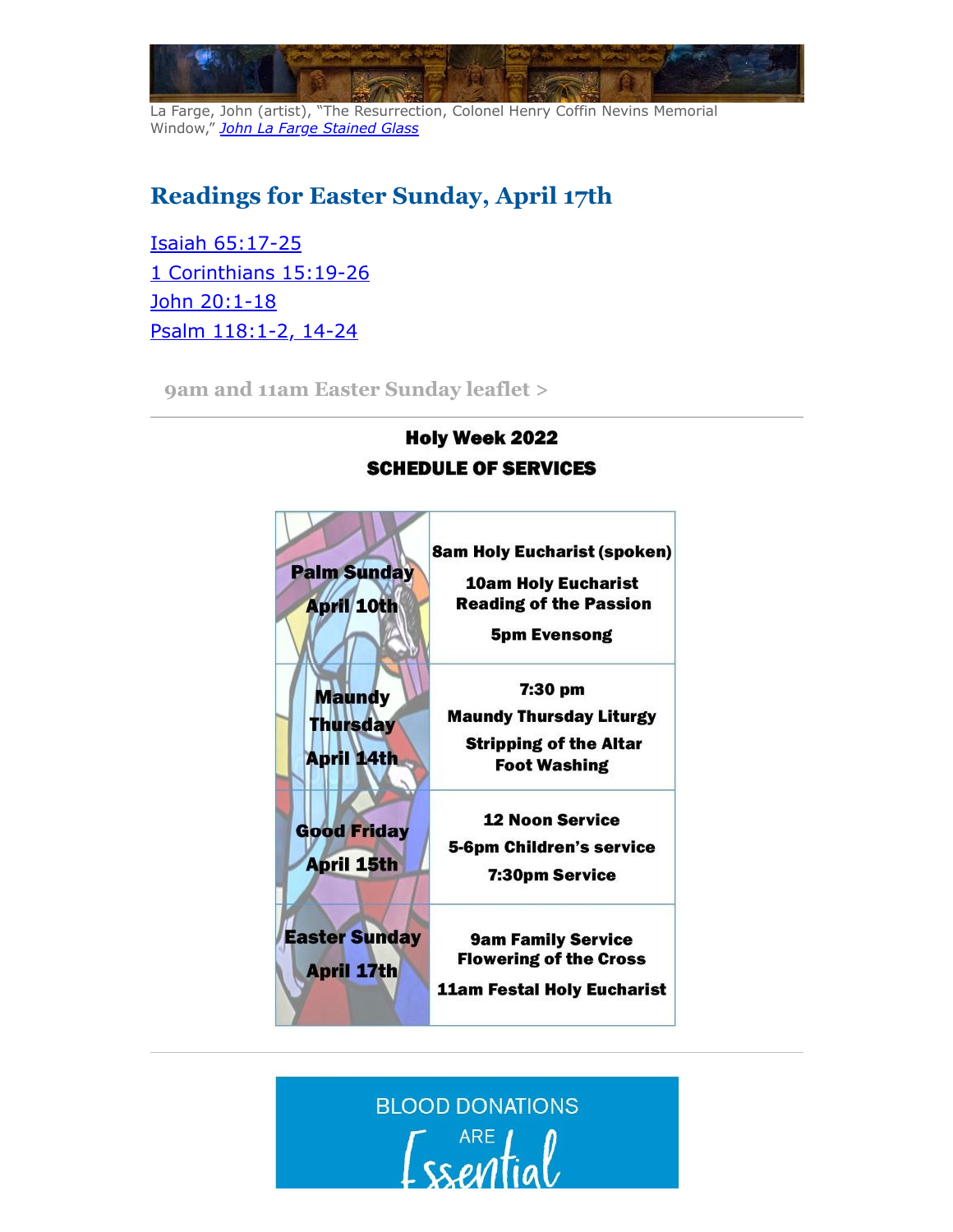

## **Red Cross Blood Drive at the Redeemer Tuesday, April 19th from 10am - 3pm**

The Red Cross will be holding a blood drive at the Redeemer [Tuesday, April 19th from 10am - 3pm. Please consider](https://www.redcrossblood.org/give.html/drive-results?zipSponsor=ChestnutHillRedeemer) **registering here** for an appointment!

**The Redeemer Offices will be closed April 18-22. For emergency pastoral care, please call: 617-383-9716**

# **Save the Date for a Mother's Day Tea and Children's Craft Party - May 7th at 2pm**



Please join us for the Church Service League's Mother's Day Tea and Children's Craft Party under the St. Francis tent at the Redeemer Saturday, May 7th from 2-4pm. To attend, [please sign up here](https://www.signupgenius.com/go/4090C4FACAA23A4FD0-church)!



k d l d ti f f d d h l

FUEL volunteers pack and deliver hundreds of bags of groceries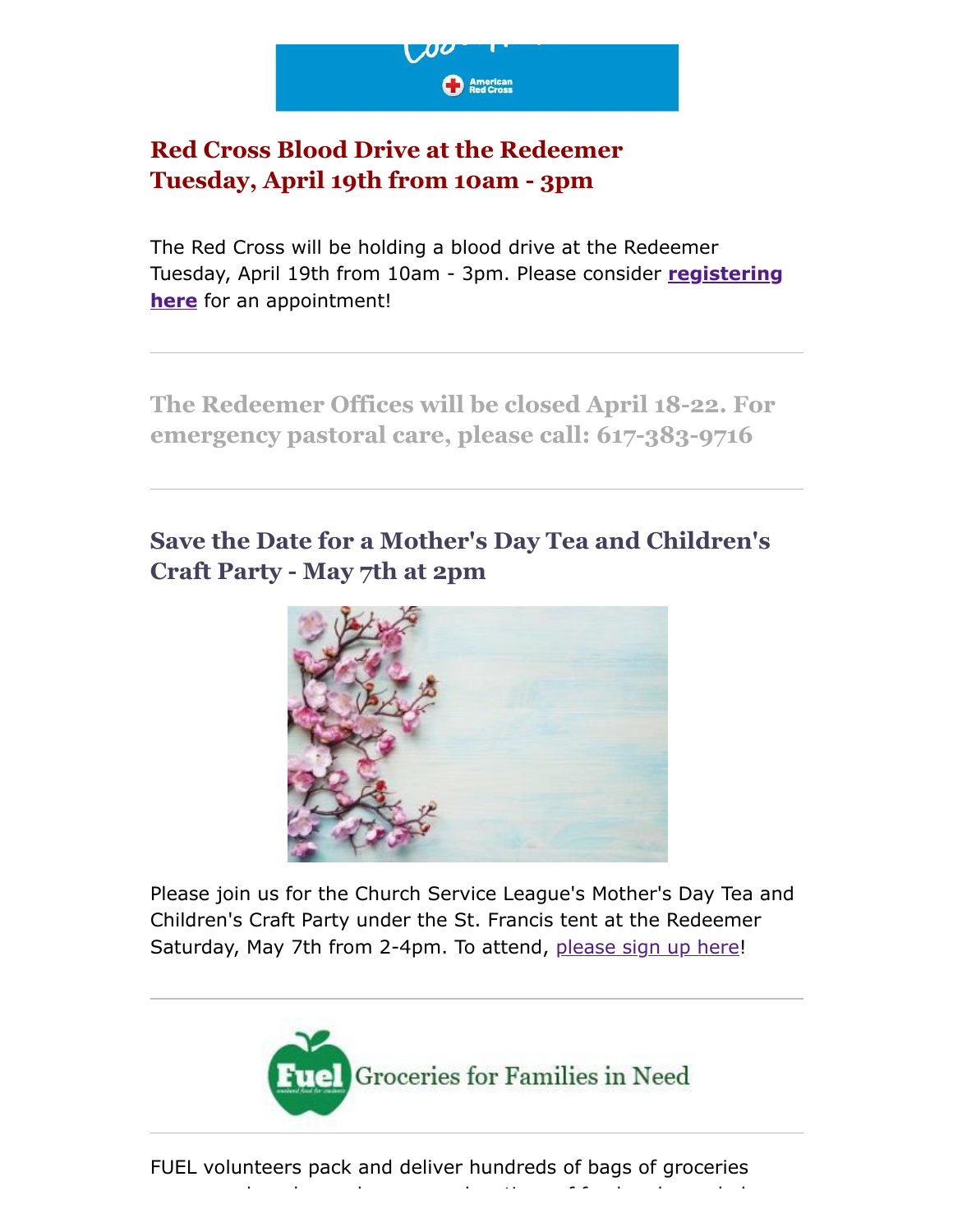every week and we rely on your donations of food and your help packing the bags.

**[Please sign up here](https://signup.com/go/FNGHQhR)** to sort and pack when you can. Backup delivery drivers are also always welcome, and if you'd like a onetime project, even something you could do at home as a family, just let me know. Thank you!

--Velura Perry



**Sunflowers for Ukraine** As your sunflower seeds germinate and grow, please continue to gather your family and say the prayer below in support of the Ukrainian people.

*Rev. Mike Dangelo's Prayer*

*Dear God, Ruler of the Nations and Prince of Peace,*

*We give you thanks for the good earth warmed by the coming of spring and the gentle rains which water it. We thank you for these seeds which hold within themselves the secret life that will soon break forth into holy light. As we plant these seeds we remember before you the people of Ukraine who claim this flower as a symbol of their nation. We ask you, Gracious Lord, to break the sword of war in their land, and restore the homes and lives destroyed in violence. May these flowers bloom, and in them may we know the hope of your risen Son our savior Jesus Christ in whose name we pray. Amen.*

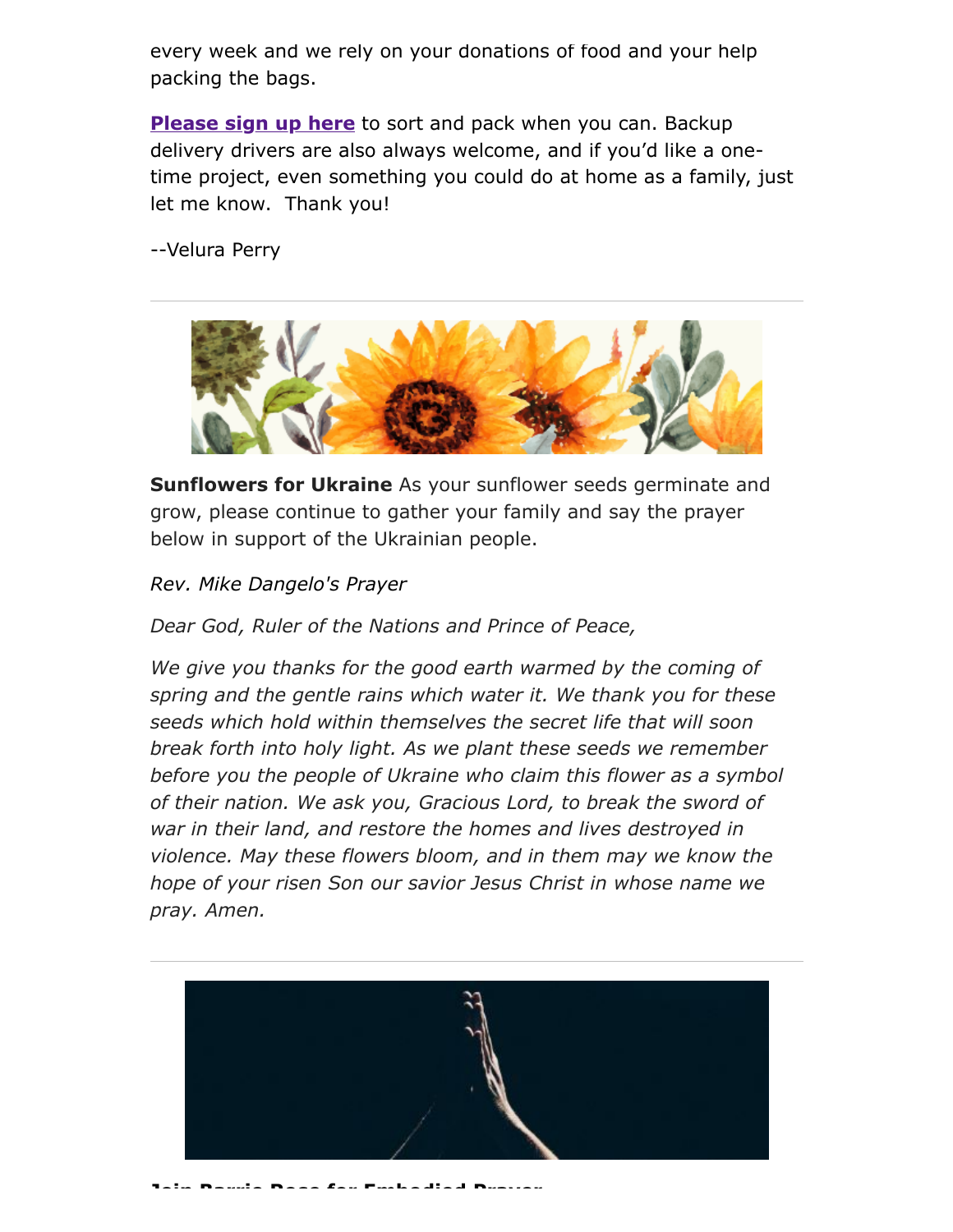#### **Join Barrie Rose for Embodied Prayer Wednesdays, 5:30-6:30pm & Thursdays, 10:30-11:30am In the Undercroft**

Sela is an embodied prayer class inspired by the western spiritual tradition. It longs to retrieve and bring into the 21st century "secular age" the riches of the Christian contemplative tradition to the common person who longs for a deeper connection to his/her depths as well as the heights of transcendence. We long for these riches (embodied prayer postures and contemplative methods etc.) to be a light to a western world that is dying for spiritual food, bodily connection, human community, and psychological healing.

The class is held Wednesdays from 5:30-6:30pm and Thursdays from 10:30-11:30am in the undercroft of the church. We have our base flow/curriculum based on the Christian theologian St. Dominic's (1170-1221) *Nine Ways of Prayer.*

Everyone is welcome (12 and up) please bring comfortable exercise clothes (since the class is movement-based) as well as a heart open to engage God in prayer in and through the body and breathe. If you have a yoga mat you would like to bring feel free to bring it, we also have Sela mats, blocks, and straps available on site.

*Barrie Rose will be teaching the Sela class. She has a background in dance as well as in teaching ballet, she is a certified yoga instructor (trained in Nepal) and has a master's degree in spirituality (from Boston College).*

#### **Join us for Adult Bible Study Sunday mornings and throughout the week!**

**Here are the many opportunities for Bible Study. All are invited!**

Sunday Mornings, 9-9:45am, in person or [Join Zoom Meeting](https://us02web.zoom.us/j/86566228912?pwd=aGxWTU1PU3Y3TDZsVTdmbXg2UnNvZz09)

[Wednesday morning Men's Bible Study, 7-8am,](https://us02web.zoom.us/j/89392200698?pwd=czIzYmlKT1JCRmkrdlBFM2lJaGdkZz09) in person or - Join Zoom Meeting

[Thursday morning Women's Bible Study, 9-10:30am - Join Zoom](https://us02web.zoom.us/j/82431832126?pwd=ZXBLQUFnL2haSEZyWll3b0R0MEpmUT09#success#success) Meeting. **Starting Thursday, April 21st, Women's Bible Study will enjoy a hybrid meeting in person and on Zoom**